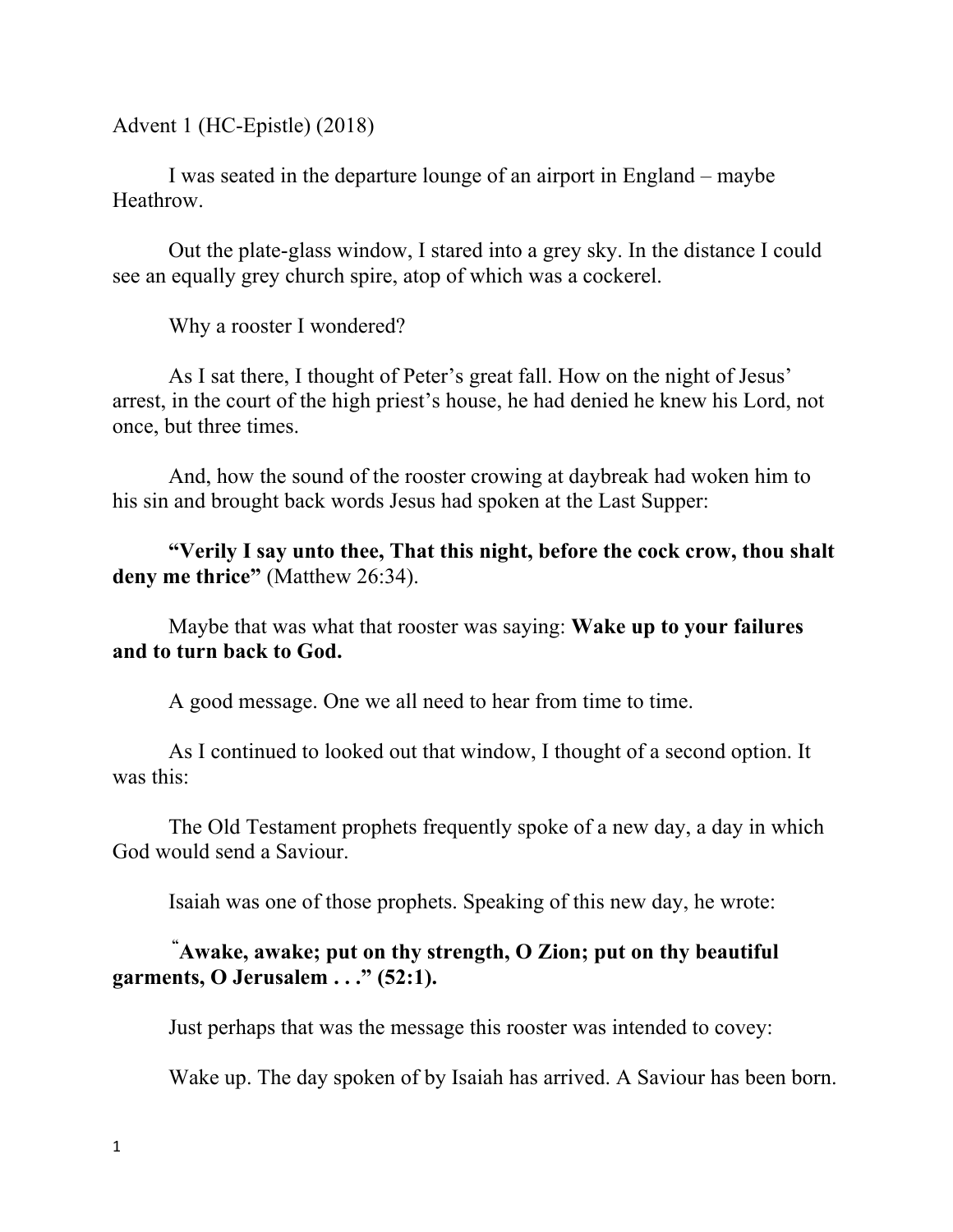Two possible options, but I don't know that we have to choose between them. No doubt both are true and needed.

That rooster reminds us to wake up to our own failures and, in the words of this morning's Epistle, to "cast off the works of darkness."

At the same time, he reminds us that God's new day has dawned. A Saviour has been born. Death itself is now a defeated enemy.

Again, I don't think we have to choose between these two options.

But what else might this old rooster be telling us?

Might it not be the same message Paul sounds forth in this morning's Epistle when he writes:

## **"It is high time to awake out of sleep: for now is our salvation nearer than when we believed."**

In this passage Paul seems to be addressing former pagans who had receive the Christian Gospel. After all, he speaks specifically of "casting off" certain behaviours all too common out there in the ancient Greco-Roman world.

One of these concerned unrestrained sexual practices. That is what Paul has in view when he says: "not in chambering and wantonness".

"Chambering" literally means going from bedroom to bedroom.

I want to say Paul's call to a radical holiness still stands. Society at large may scoff at it. Many in the Church may ignore it. Nevertheless, God still demands it.

But, at the same time, there is a positive aspect to Paul's message. In brief, it is to love. "Love worketh no ill," he writes.

Recently, I saw a You Tube video where people at random were interviewed and asked what they thought of when they heard the word "church".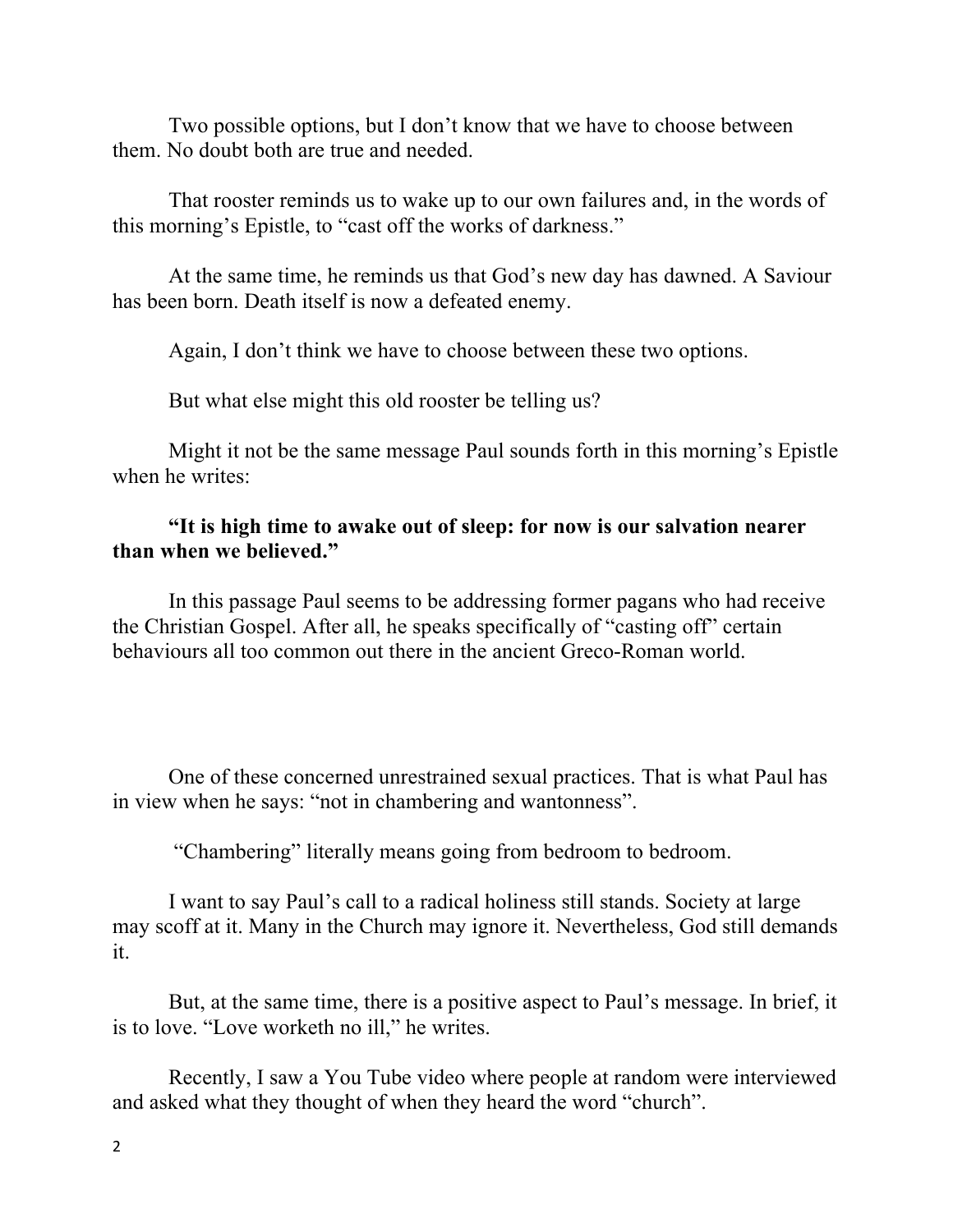The answers received were varied and interesting:

"An old building, often very beautiful."

"A place you go for weddings and christenings."

"Somewhere you go to meet God and pray."

"A place of fellowship."

"More than a building, people."

Actually, these responses were very gratifying. No one, for example, said:

"A bunch of hypocrites."

"Irrelevant"

"Out of touch"

"Judgmental", or anything on that order.

I wonder what people out there on the street would say about St. Luke's?

I hope it would be something more than: **"Oh, that's the pretty, little grey church on the corner with the red doors."**

That's good as far as it goes, but I would rather it be something on the order of:

## **"St. Luke's? That is the church where people really love the Lord and care for each other in meaningful ways and who are always doing something for the community."**

Indeed . . . I say this humbly . . . I believe we are already part-way there.

I say this because wherever I go I have people stop me and say such things as: